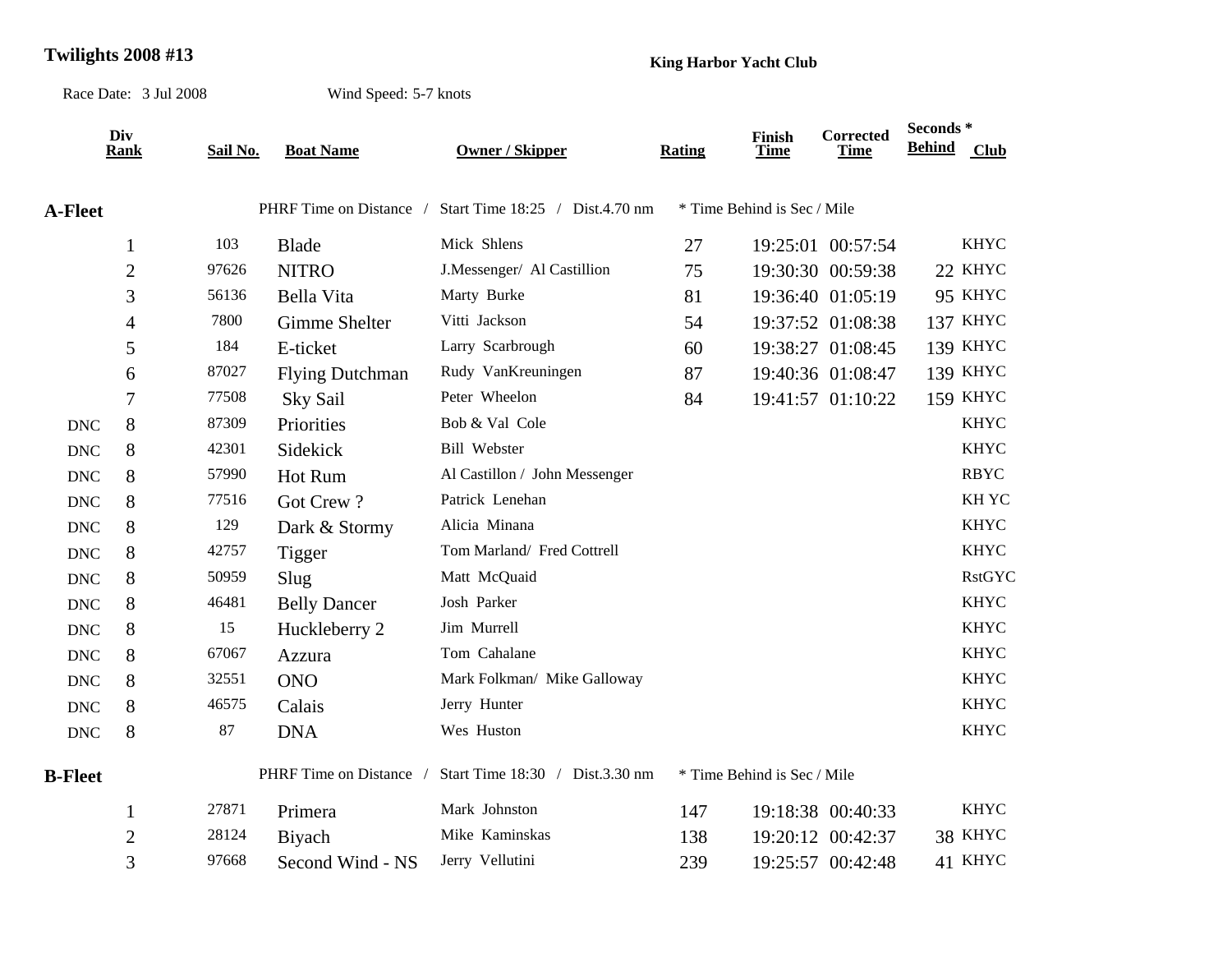|                           | 4              | 56211  | No Way!             | Don Souther               | 177 | 19:24:15 00:44:31 | 72 KHYC                                    |
|---------------------------|----------------|--------|---------------------|---------------------------|-----|-------------------|--------------------------------------------|
|                           | 5              | 33815  | Impulsive           | John Ellingwood           | 153 | 19:23:21 00:44:56 | 80 RBYC                                    |
|                           | 6              | 57935  | Proper Lady - NS    | Bob Cash                  | 204 | 19:26:56 00:45:43 | 94 KHYC                                    |
|                           | 7              | 97825  | Jedna               | Garrison Frost            | 222 | 19:32:12 00:49:59 | 172 RBYC                                   |
| <b>DNC</b>                | 8              | 77399  | Motor City - NS     | Udo Kolter                |     |                   | <b>KHYC</b>                                |
| $\ensuremath{\text{DNC}}$ | 8              | 17495  | Caliente            | Team Caliente             |     |                   | <b>KHYC</b>                                |
| $\ensuremath{\text{DNC}}$ | 8              | 37764  | Nina                | Rafael Fernandez          |     |                   | <b>KHYC</b>                                |
| $\ensuremath{\text{DNC}}$ | 8              | 46470  | <b>BYOB</b>         | Wilfred Poiesz            |     |                   | <b>KHYC</b>                                |
| $\ensuremath{\text{DNC}}$ | 8              | 97321  | <b>Bad Wolf</b>     | Len Abbeduto              |     |                   | <b>KHYC</b>                                |
| $\ensuremath{\text{DNC}}$ | 8              | 87623  | New Channels        | Andrew Thomas             |     |                   | <b>KHYC</b>                                |
| <b>DNC</b>                | 8              | 56782  | Midnight Run        | John Dean                 |     |                   |                                            |
| $\ensuremath{\text{DNC}}$ | 8              | 97668  | Second Wind - NS    | Jerry Vellutini           |     |                   | <b>KHYC</b>                                |
| $\ensuremath{\text{DNC}}$ | 8              | 3375   | Chowder             | Max James                 |     |                   | <b>KHYC</b>                                |
| $\ensuremath{\text{DNC}}$ | 8              | 97947  | <b>Blue Boat</b>    | David Doeh/ Doug Laurin   |     |                   | <b>KHYC</b>                                |
| Cal-20                    |                |        | One Design          |                           |     |                   |                                            |
|                           | $\mathbf{1}$   | 15     | Brew Ha Ha          | Mark Kranz                |     |                   | <b>KHYC</b>                                |
|                           | $\overline{2}$ | 358    | <b>Escape Force</b> | Barry Hamilton            |     |                   | <b>KHYC</b>                                |
|                           | 3              | 369    | <b>CFI</b>          | Tony Gudish               |     |                   | <b>KHYC</b>                                |
|                           | 4              | 606    | Hustler             | Brian Lindquist           |     |                   | <b>KHYC</b>                                |
|                           | 5              | 1092   | Poquito             | John Selman               |     |                   | <b>KHYC</b>                                |
|                           | 6              | 34     | Hot Damn            | Rose Marie Lux            |     |                   | <b>KHYC</b>                                |
|                           | 7              | 1559   | Sorcers Apprentice  | Rupert Bill Lacoff        |     |                   | <b>KHYC</b>                                |
|                           | 8              | 899    | Lillikoi Pie        | Matt Moreaul              |     |                   | <b>KHYC</b>                                |
| $\ensuremath{\text{DNC}}$ | 9              | 364    | <b>Wave Dancer</b>  | Bob White                 |     |                   | <b>KHYC</b>                                |
| <b>DNC</b>                | 9              | 714    | Ob-knox-ious        | Brad Knox                 |     |                   | <b>KHYC</b>                                |
| $\ensuremath{\text{DNC}}$ | 9              | 363    | Waka Waka           | Patty Nash                |     |                   | <b>KHYC</b>                                |
| $\ensuremath{\text{DNC}}$ | 9              | 604    | Annie               | John Tootle/Debera Waters |     |                   | <b>KHYC</b>                                |
| $\ensuremath{\text{DNC}}$ | 9              | 2      | Poco Loco           | Terry Taugner             |     |                   | <b>KHYC</b>                                |
| $\ensuremath{\text{DNC}}$ | 9              | $50\,$ | fifty/fifty         | Bud Legg                  |     |                   | <b>LAYC</b>                                |
| $\ensuremath{\text{DNC}}$ | 9              | 35     | Fish                | Todd Pond                 |     |                   | $\mathbf{?}\mathbf{?}\mathbf{?}\mathbf{?}$ |
| <b>DNC</b>                | 9              | 216    | <b>Half Fast</b>    | <b>Bill Lakoff</b>        |     |                   |                                            |